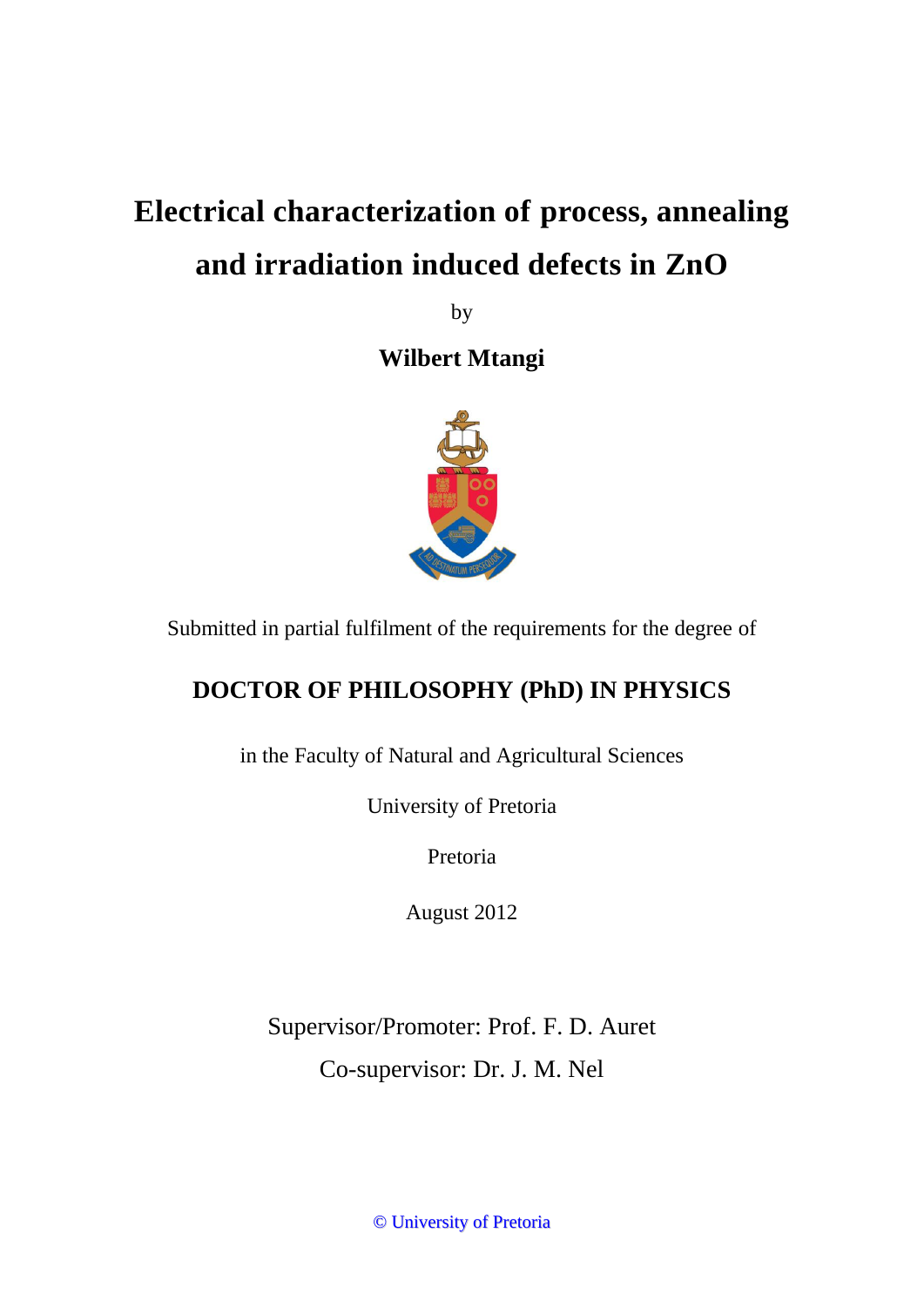

### **Electrical characterization of process, annealing and irradiation induced defects in ZnO**

by

#### **Wilbert Mtangi**

Submitted in partial fulfilment of the requirements for the PhD in Physics degree in the Faculty of Natural and Agricultural Science, University of Pretoria

**Promoter:** Prof. F. D. Auret **Co-promoter:** Dr. J. M. Nel

 A study of defects in semiconductors is vital as defects tend to influence device operation by modifying their electrical and optoelectronic properties. This influence can at times be desirable in the case of fast switching devices and sometimes undesirable as they may reduce the efficiency of optoelectronic devices. ZnO is a wide bandgap material with a potential for fabricating UV light emitting diodes, lasers and white lighting devices only after the realization of reproducible p-type material. The realization of p-type material is greatly affected by doping asymmetry. The self-compensation behaviour by its native defects has hindered the success in obtaining the p-type material. Hence there is need to understand the electronic properties, formation and annealing-out of these defects for controlled material doping.

Space charge spectroscopic techniques are powerful tools for studying the electronic properties of electrically active defects in semiconductors since they can reveal information about the defect "*signatures*". In this study, novel Schottky contacts with low leakage currents of the order of  $10^{-11}$  A at 2.0 V, barrier heights of 0.60 – 0.80 eV and low series resistance, fabricated on hydrogen peroxide treated melt-grown single crystal ZnO samples, were demonstrated. Investigations on the dependence of the Schottky contact parameters on fabrication techniques and different metals were performed. Resistive evaporation proved to produce contacts with lower series resistance, higher barrier heights and low reverse currents compared to the electron-beam deposition technique.

Deep level transient spectroscopy (DLTS) and Laplace-DLTS have been employed to study the electronic properties of electrically active deep level defects in ZnO. Results revealed the presence of three prominent deep level defects (E1, E2 and E3) in the as-received ZnO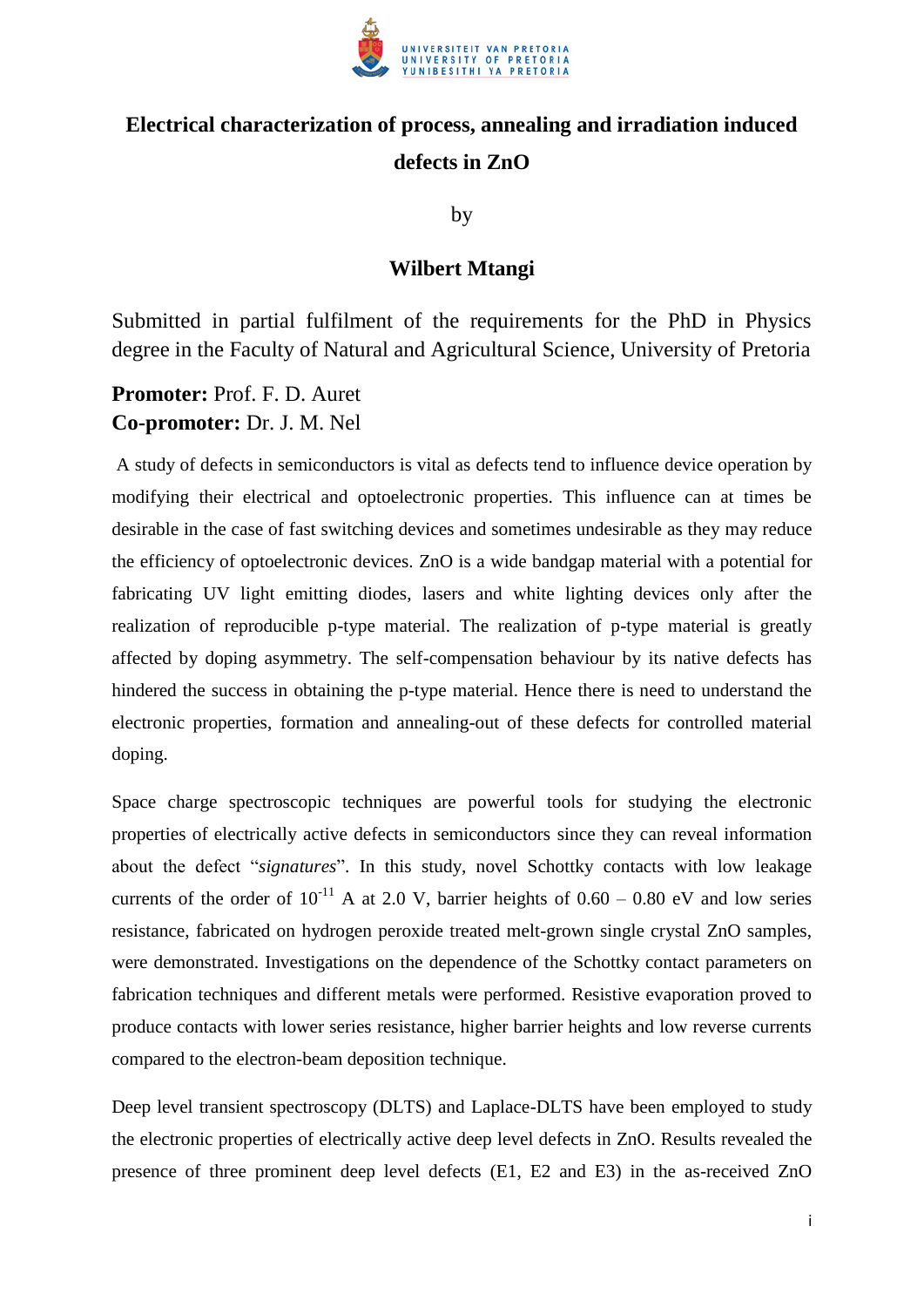

samples. Electron-beam deposited contacts indicated the presence of the E1, E2 and E3 and the introduction of new deep level defects. These induced deep levels have been attributed to stray electrons and ionized particles, present in the deposition system during contact fabrication.

Exposure of ZnO to high temperatures induces deep level defects. Annealing samples in the  $300^{\circ}$ C – 600°C temperature range in Ar + O<sub>2</sub> induces the E4 deep level with a very high capture cross-section. This deep level transforms at every annealing temperature. Its instability at room temperature has been demonstrated by a change in the peak temperature position with time. This deep level was broad, indicating that it consists of two or more closely spaced energy levels. Laplace-DLTS was successfully employed to resolve the closely spaced energy levels.

Annealing samples at  $700^{\circ}$ C in Ar and  $O_2$  anneals-out E4 and induces the Ex deep level defect with an activation enthalpy of approximately 160 – 180 meV. Vacuum annealing performed in the  $400^{\circ}$ C –  $700^{\circ}$ C temperature range did not induce any deep level defects.

Since the radiation hardness of ZnO is crucial in space applications, 1.6 MeV proton irradiation was performed. DLTS revealed the introduction of the E4 deep level with an activation enthalpy of approximately 530 meV, which proved to be stable at room temperature and atmospheric pressure since its properties didn't change over a period of 12 months.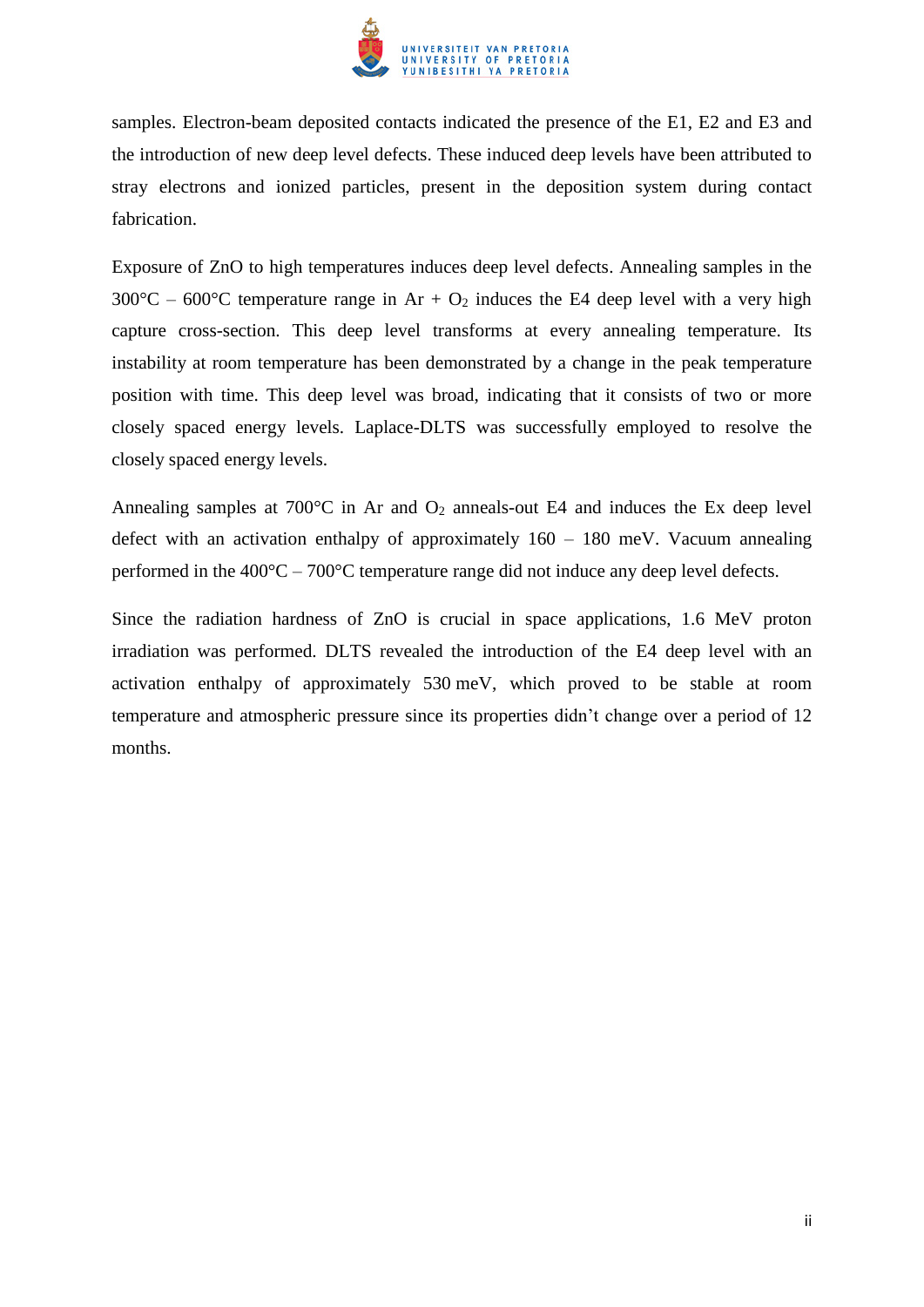

#### **Declaration**

I Wilbert Mtangi declare that the thesis, which I hereby submit for the degree Doctor of Philosophy (PhD) in Physics at the University of Pretoria, is my own work and has not previously been submitted by me for a degree at this or any other tertiary institution.

Signature……………………… Date………………………….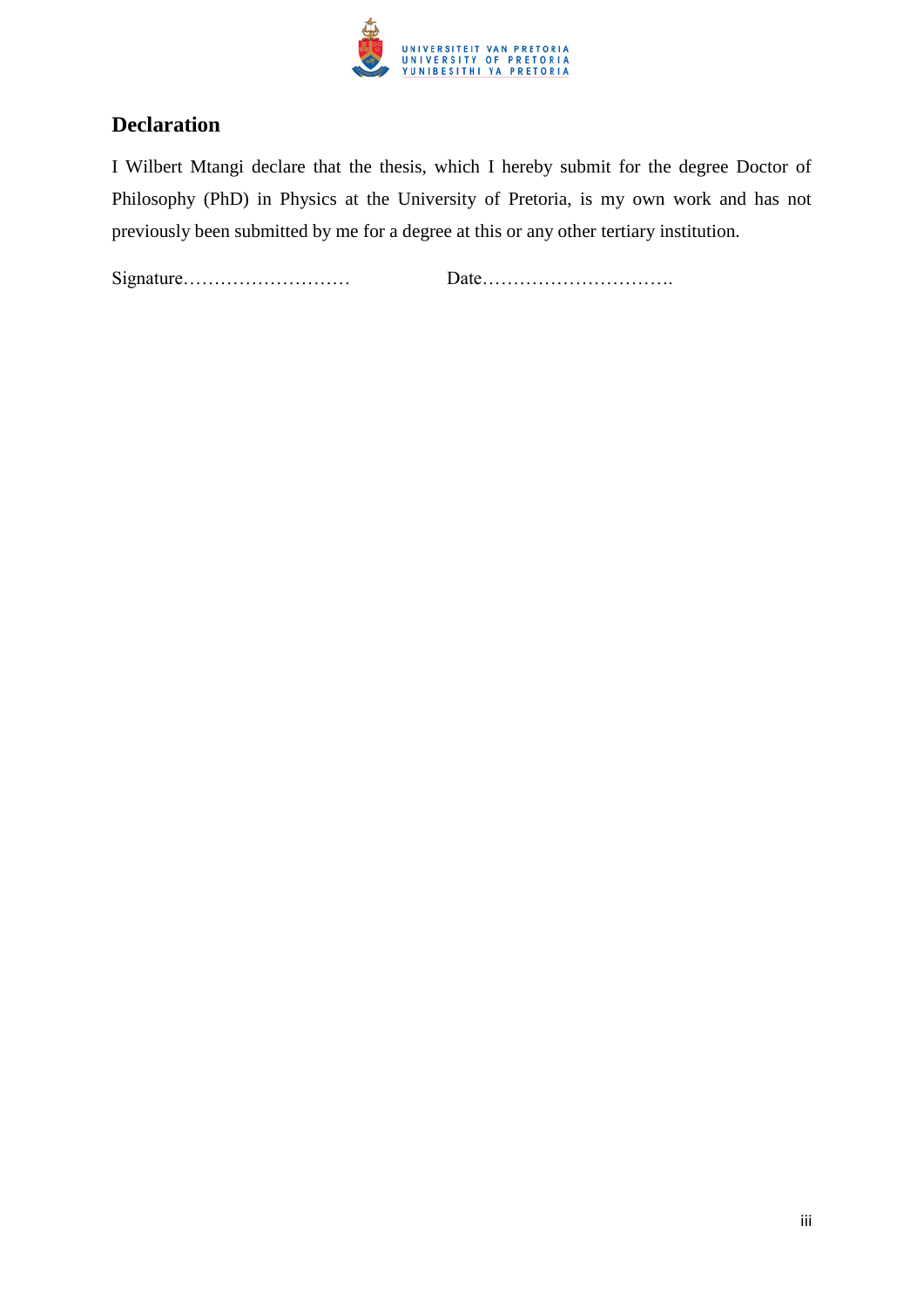

## **Acknowledgements**

For the success of this PhD study, I would need to extend my appreciation to the following people:

- My academic promoter Prof. F. D. Auret for all the guidance, motivation, encouragement, support and all discussions, and my co-promoter Dr. J. M. Nel for the guidance, discussions and support as well.
- Dr. W. E. Meyer for some of the ideas and several discussions we had.
- The head of department Prof. C. Theron and former head of department, Prof. J. B. Malherbe for organizing some part-time work in the department to enable me to supplement my finances.
- The South Africa National Research Foundation (NRF) and the University of Pretoria for financial support.
- Prof. A. Chawanda, Dr. C. Nyamhere, Dr. M. Diale, Dr. C. Zander and Dr. T. T. Hlatshwayo for the encouragement and support.
- Dr. M. Schmidt for the interesting discussions and ideas on defects in ZnO.
- Mr. P. J. Janse van Rensburg for all the assistance with the measuring equipment and discussions in the laboratory.
- **Mr. M. J. Legodi for some discussions on defects in ZnO.**
- **Mr. S.M. M. Coelho for the help with electron beam deposition of contacts.**
- Mr. H. de Meyer for his support during the long nights of measurements in the laboratory and also for helping me in the use of Solid Edge which was used to draw some of the diagrams in this thesis.
- Fellow senior students in the Physics department, R. J. Kuhudzai, L. van Schalkwyk, P. N. M. Ngoepe, Mr. E. Njoroge, Mr. R. E. Mapasha, Mr. M. Mkhawana and Ms. J. Kabini for their encouragement.
- My parents and family for their patience, love and unwavering support during my years of study.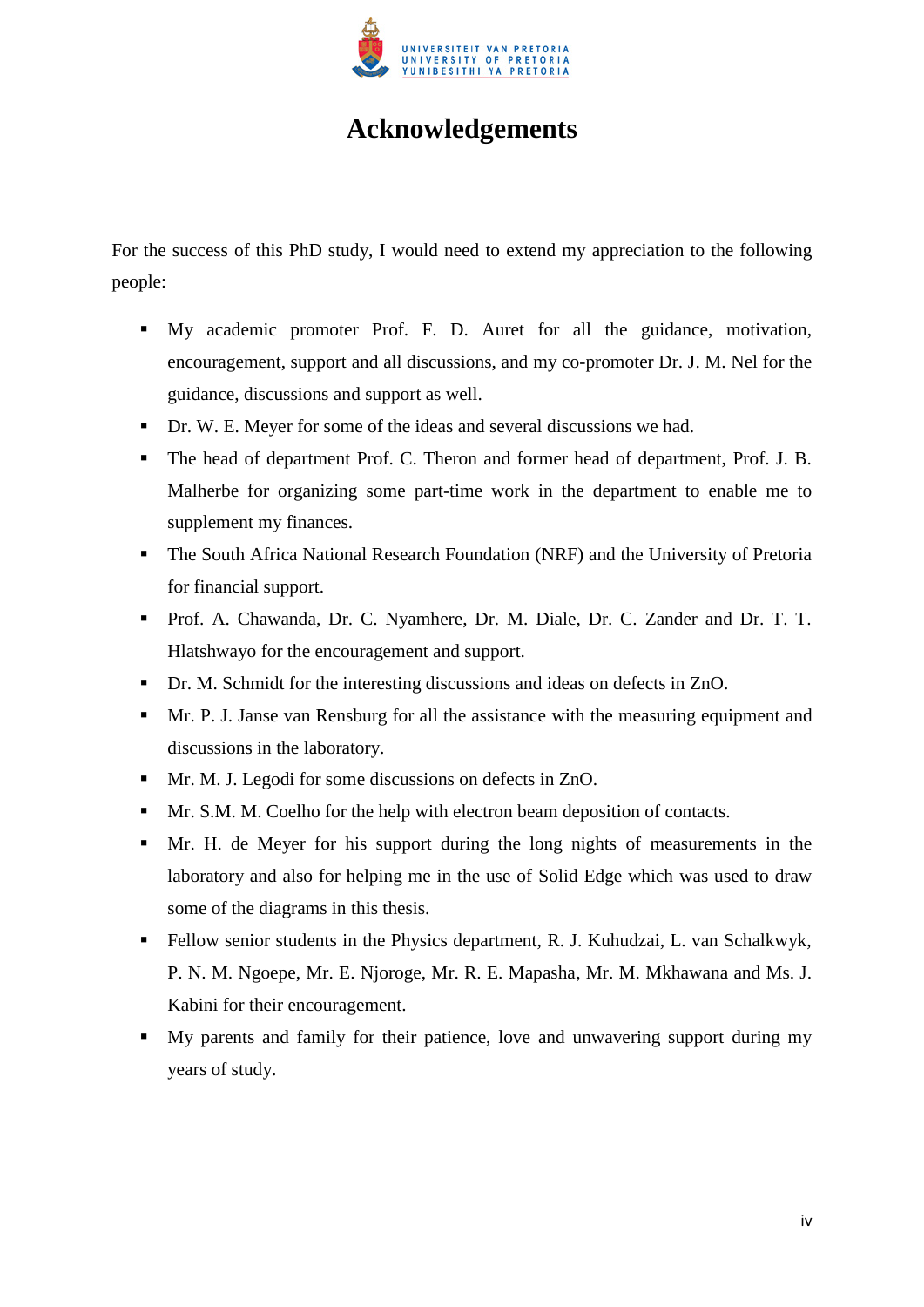

## **Table of Contents**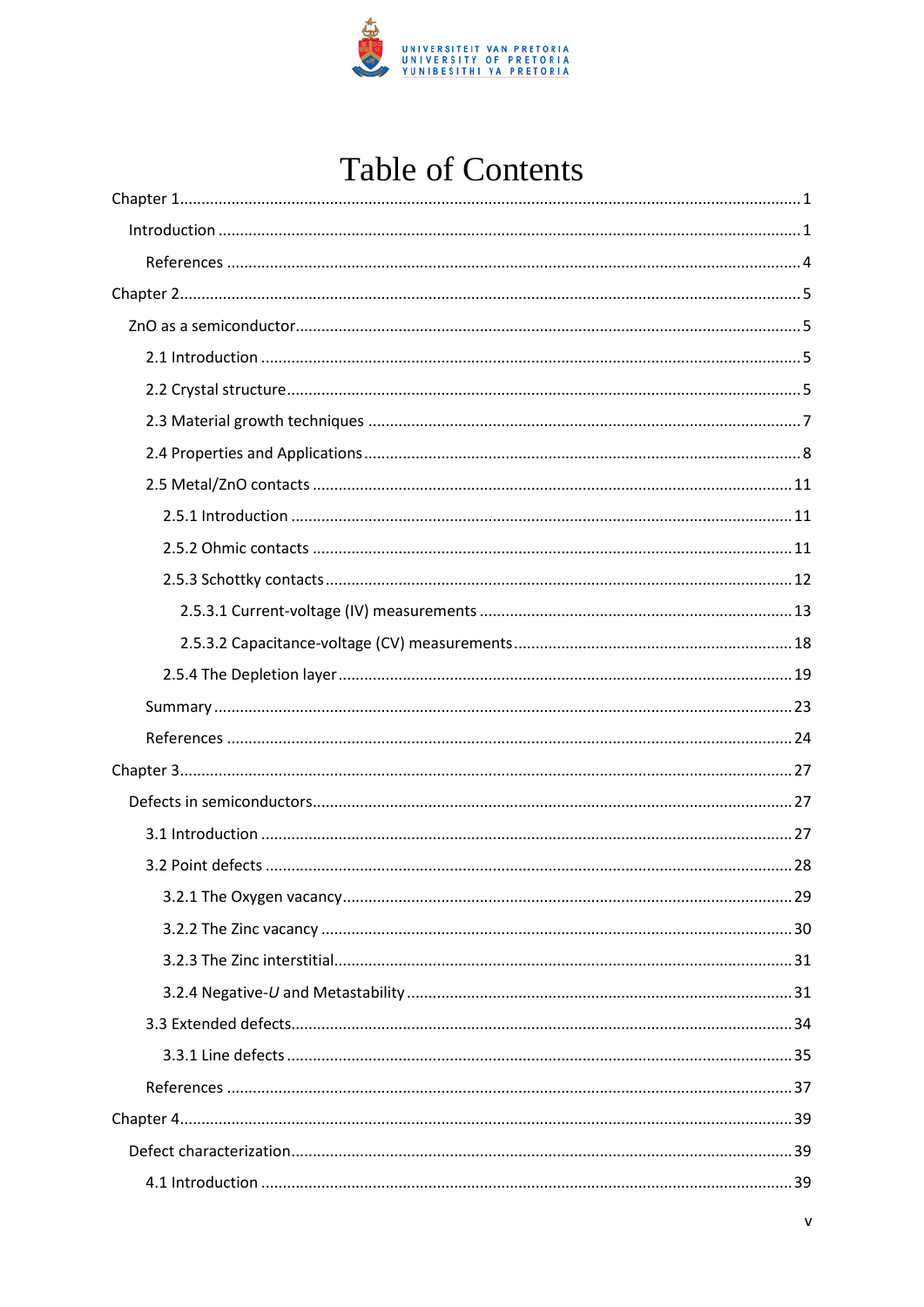

| Publication 1: On the temperature dependence of the electron capture cross-section of the E3 |  |
|----------------------------------------------------------------------------------------------|--|
|                                                                                              |  |
|                                                                                              |  |
|                                                                                              |  |
|                                                                                              |  |
|                                                                                              |  |
|                                                                                              |  |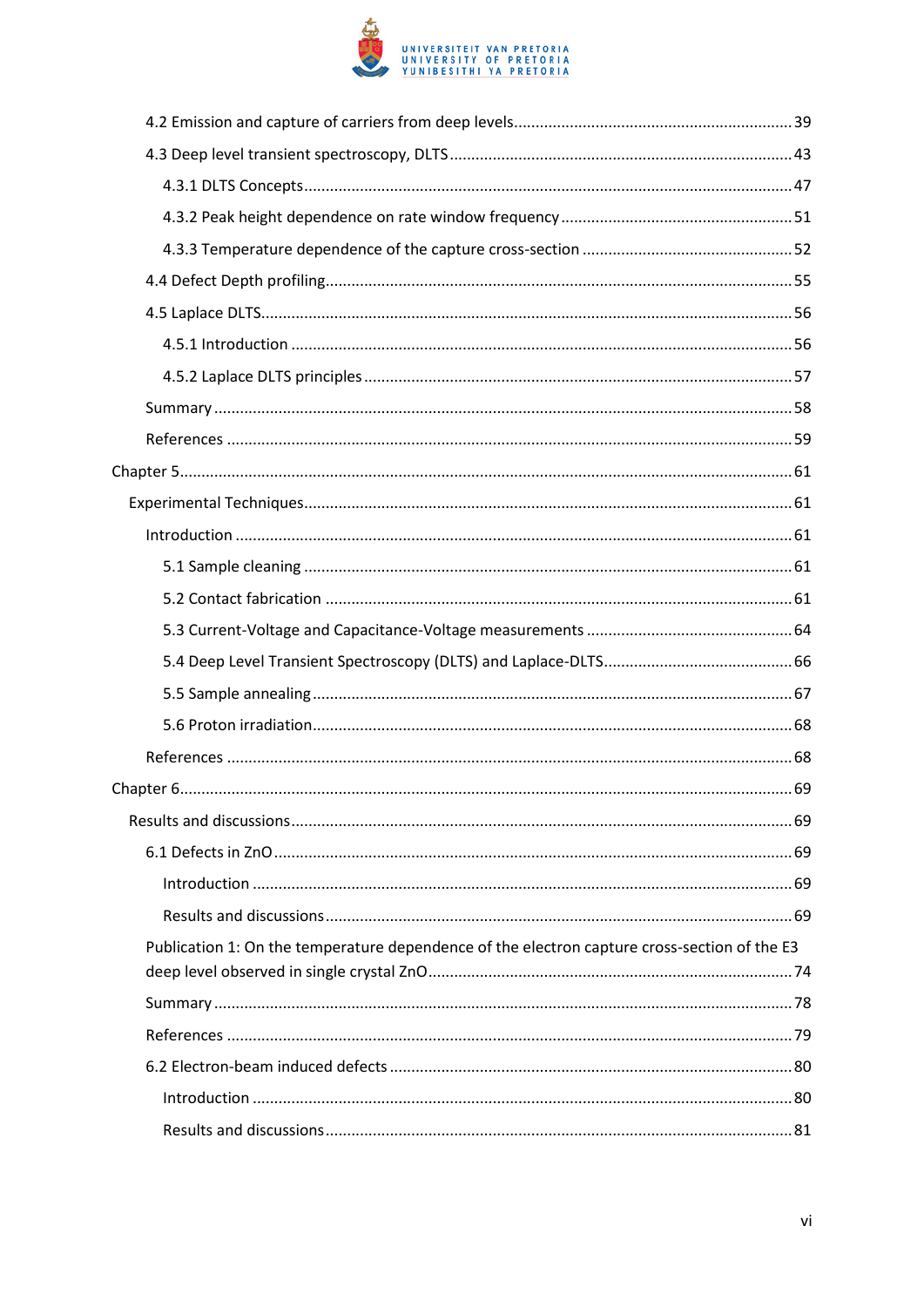

| Publication 2: A comparative study of the electrical properties of Pd/ZnO Schottky contacts<br>fabricated using electron beam deposition and resistive evaporation techniques  85 |  |
|-----------------------------------------------------------------------------------------------------------------------------------------------------------------------------------|--|
|                                                                                                                                                                                   |  |
|                                                                                                                                                                                   |  |
|                                                                                                                                                                                   |  |
|                                                                                                                                                                                   |  |
|                                                                                                                                                                                   |  |
|                                                                                                                                                                                   |  |
| Publication 3: Annealing and surface conduction on hydrogen peroxide treated bulk melt-                                                                                           |  |
|                                                                                                                                                                                   |  |
|                                                                                                                                                                                   |  |
| Publication 4: Thermal annealing behaviour of Pd Schottky contacts on melt-grown single                                                                                           |  |
|                                                                                                                                                                                   |  |
|                                                                                                                                                                                   |  |
|                                                                                                                                                                                   |  |
|                                                                                                                                                                                   |  |
|                                                                                                                                                                                   |  |
|                                                                                                                                                                                   |  |
|                                                                                                                                                                                   |  |
| Publication 5: Effects of hydrogen, oxygen, and argon annealing on the electrical properties                                                                                      |  |
|                                                                                                                                                                                   |  |
|                                                                                                                                                                                   |  |
|                                                                                                                                                                                   |  |
|                                                                                                                                                                                   |  |
|                                                                                                                                                                                   |  |
| Publication 6: Effects of high temperature annealing on single crystal ZnO and ZnO devices                                                                                        |  |
|                                                                                                                                                                                   |  |
|                                                                                                                                                                                   |  |
|                                                                                                                                                                                   |  |
|                                                                                                                                                                                   |  |
|                                                                                                                                                                                   |  |